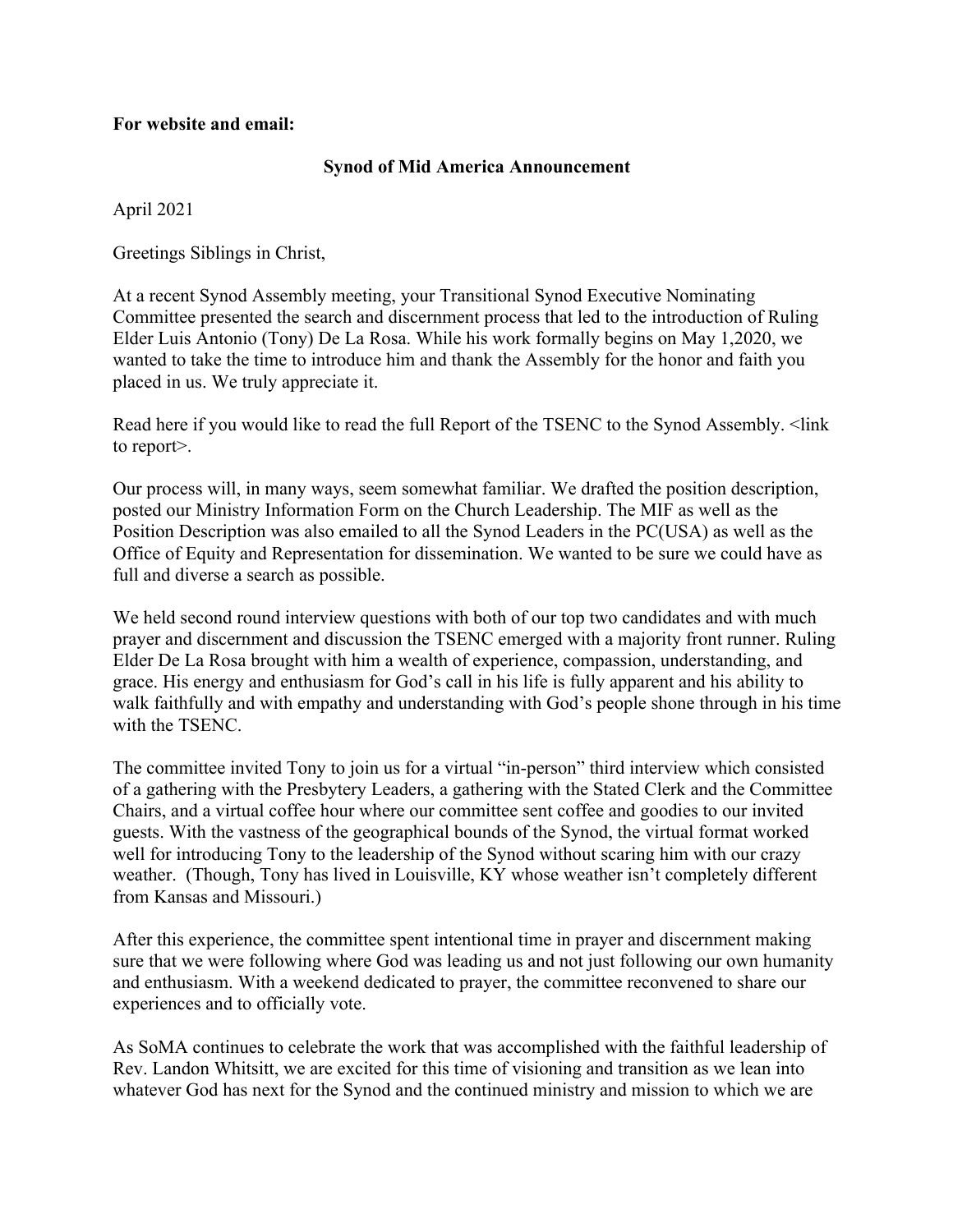called. Tony's leadership and experience inspires confidence and joy within us as we begin this time together. The TSENC is going to continue walking with Tony as a Transition Team through this time as well and are truly honored to have the opportunity to continue to cultivate this relationship.

It is with great joy that we introduce to you to Tony and seek for you to work faithfully with him as we, the SoMA, follow God's vision for our future. Thank you for entrusting us to the task of being your nominating committee and for praying with and for us during this time. It has been and continues to be an honor.

Blessings,

The SoMA TSENC

Rev. Dr. Rachel Dannar, TSENC Moderator CRE Patrick Yancey, Secretary RE Jennifer Keim Rev. Julie King RE Cecil Wood RE Reina Dalenske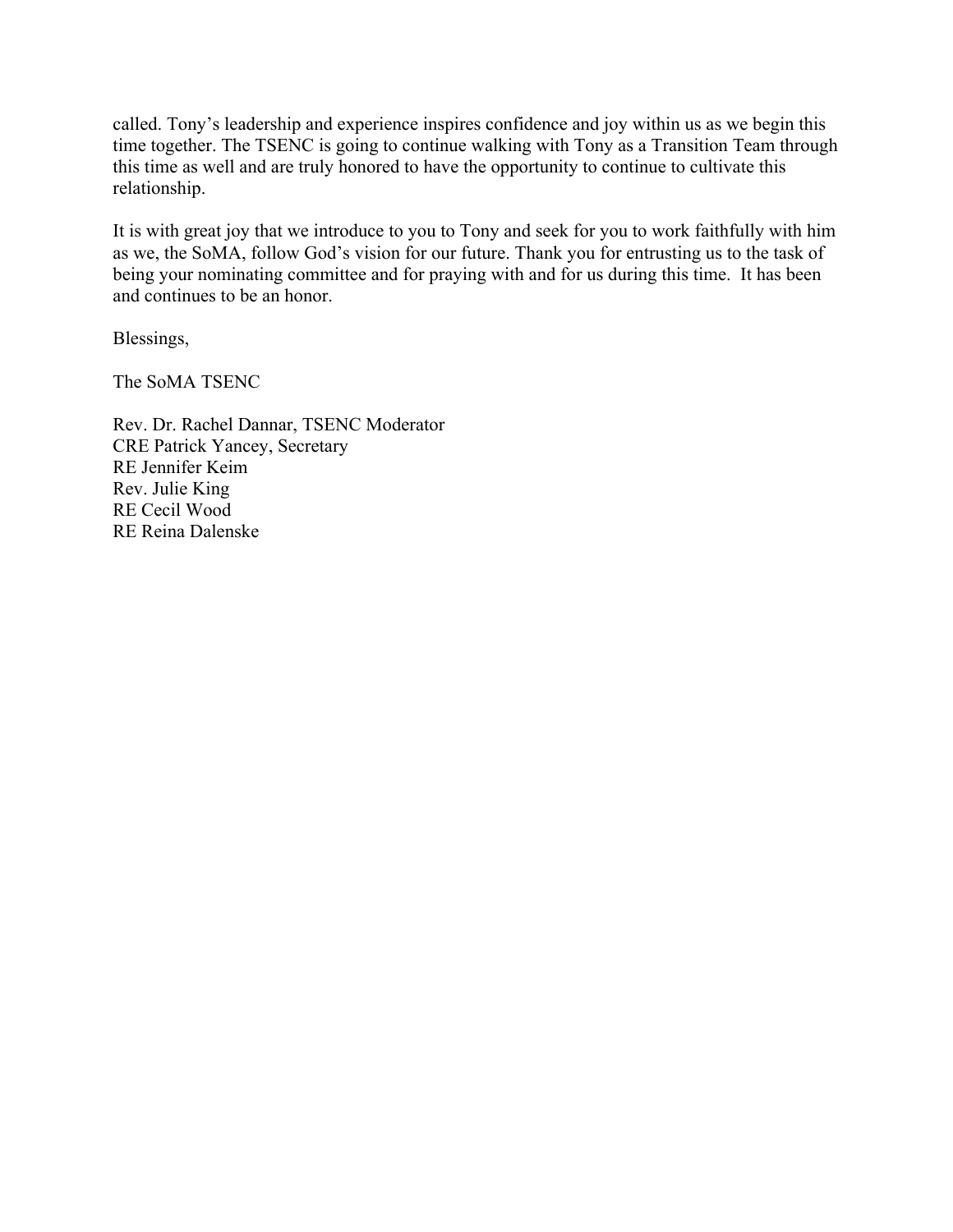

Ruling Elder Tony De La Rosa is the former Interim Executive Director of the Presbyterian Mission Agency of the Presbyterian Church, (U.S.A). His duties included program oversight of ministry areas in international mission, social justice; racial/ethnic & women's ministries; and theology, formation and evangelism. His service included acting as President of the "A" Corporation, the secular corporate expression of the denomination providing administrative oversight of its financial, legal, personnel, communications, and funds development functions at the national level. His tenure saw a stabilization of agency revenues following decades of decline and the production of a new online video series, "*Keeping Faith,"* for mission promotion and support for use throughout the Church.

In 2014-2015, Tony was the Interim Lay Pastor and Head of Staff at Newport Presbyterian Church in Bellevue, Washington, a vibrant congregation of 350 members actively engaged in social mission and community service programs in the greater Seattle area.

From 2010 to 2013, Tony served as Interim Executive Presbyter of the Presbytery of New York City. During his three-year term of service in New York, Tony successfully led the Presbytery to adopt unified financial planning and a reconfigured staff design that led to balanced budgets and stable operations throughout his tenure. An experienced California